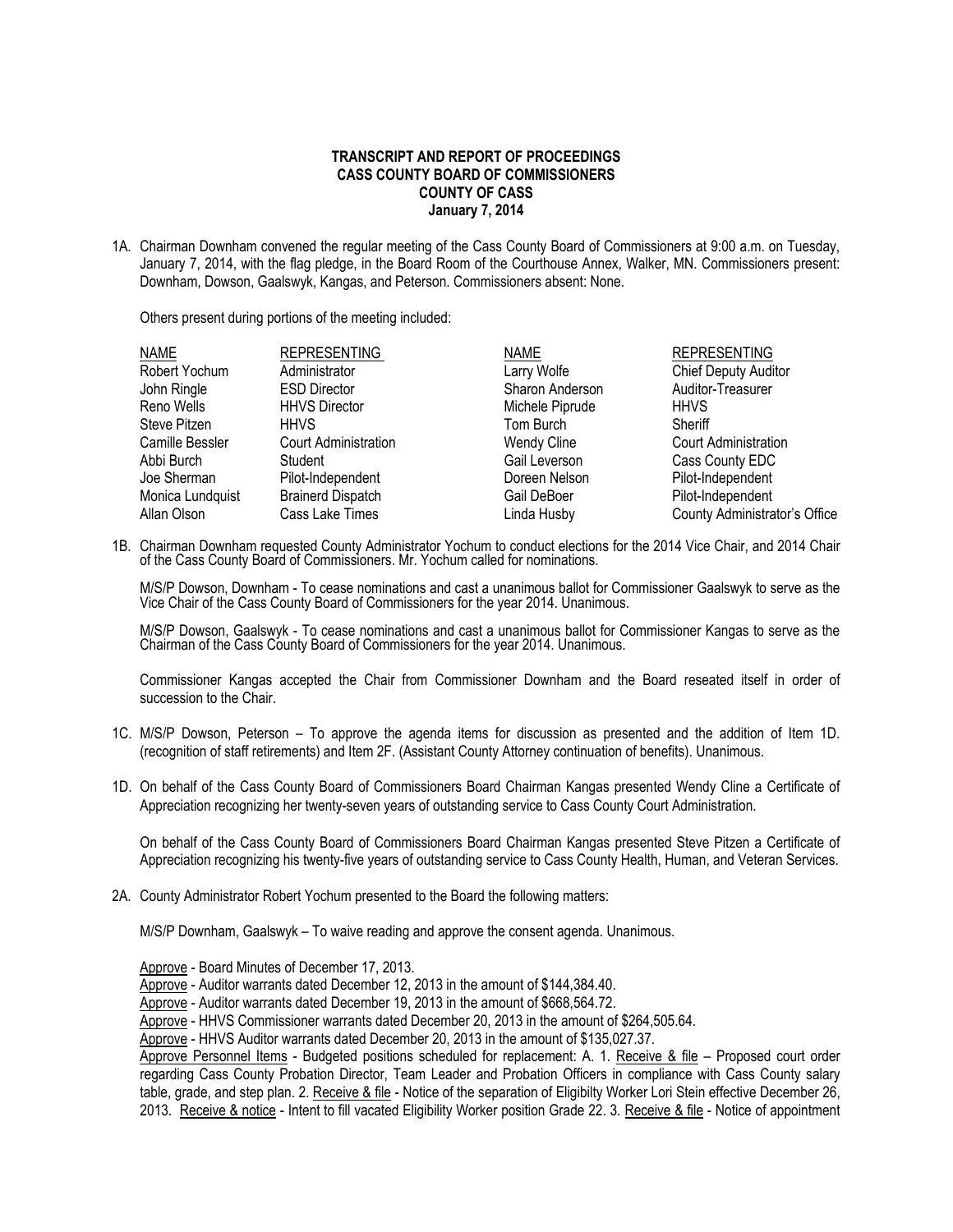of Danielle Tretbar to Community Health Specialist, Grade 21, Step 01, effective January 15, 2014. 4. Receive & file - Notice of appointment of Denise Flicker, Collections Officer, to Eligibility Worker, Grade 22, Step 04, effective January 18, 2014. 5. Receive & file - Notice of intent to fill vacated Collections Officer position, Grade 20. B. Positions scheduled for no replacement at this time: None. C. Other – 1. Receive & file - Notice of probation completion for Hannah Bloom, Probation Officer, grade 28, step 2, on December 18, 2013. 2. Receive & file - Notice of probation completion for Edy Asell, Administrative Assistant, grade 15, step 4, on July 29, 2013. 3. Receive & file - Notice of probation completion for Valerie Kuschel, Deputy Auditor-Treasurer I, grade 18, step 2, on December 3, 2013. 4. Receive & file - Notice of probation completion for Joey Kellogg, County Agency Team Leader, Grade 35, Step 01, on December 24, 2013.

Approve licenses - Gambling - Walker Area Community Center at Charlie's Up North - Gretchen Gribbin; Shingobee. On & Off Sale 3.2 Beer - McArdle's - McArdle's Resort, Inc., Unorganized; Grand Vu Lodge - Grand Vu Lodge, Inc., Turtle Lake.

M/S/P Downham, Gaalswyk – To approve the following daily meal and incidental expense (M&IE) maximum reimbursement rates effective January 1, 2014: no overnight travel outside Cass County up to \$20.00, overnight travel up to \$46.00 except Olmstead County up to \$51.00, Dakota and St. Louis County up to \$56.00, Hennepin County and Ramsey County up to \$71.00, and locations outside Minnesota are the federal rates on file in the Auditor-Treasurer office; all eligible reimbursements are actual costs and must be accompanied by an itemized receipt. Unanimous.

Receive & file - Timber auction results of December 19, 2013 totaling 5,046.00 cords plus 72.30mbf saw timber totaling \$101,456.00.

Approve - Issuance of check to James Kopachek in the amount of \$221.34 previously cancelled by board action on September 17, 2013.

Authorize - Payments to Mark J. Beard in the amount of \$675.00, Solus LED in the amount of \$31,416.06 (Inv. #300329), Anderson Heating & Air Conditioning in the amount of \$7,500.00 (Invoice#2419); WSN(Invoice #94057) in the amount of \$7,910.50 for remodel Highway Shops & Pine River Govt. Bldg. (source of funds from Capital Fund – Garages & Capital Outlay Bldgs.)

Approve - Use of Conservation Fund #73 for Shingobee Connection Trail Project Phase IV in the amount of \$68,246.93. Receive & file - FY2013 Secure Rural Schools funding from the US Forest Service.

Authorize **-** Sheriff's Office to accept donations of \$1,000.00 from Amy L. Scott Family for Boat & Water Program; HHVS - Gift cards - City of Walker – Chamber of Commerce -\$100.00; Angels of St. Agnes – St. Agnes Church-\$1,900.00.

 Accept - FY2014 MN Dept. of Public Safety grant (#3-22270) in the amount of \$113,700.00 to support the Cass County/Leech Lake Wellness Court - Cass County Probation Office.

Approve - Snowmobile Safety Enforcement Grant (#72158) with MN Department of Natural Resources in the amount of \$7,183.00 from Nov. 30, 2013 through June 30, 2014 and \$7,183.00 from July 1, 2014 through June 30, 2015.

Receive & file - FY 2013 Region Five Development Commission Audit.

Receive & file - FY Annual Report ending June 30, 2013 Rural MN CEP, Inc.

Approve -Financial contribution for FY2014 – County Agricultural Assoc. (Pine River) in the amount of \$5,000.00.

Approve - Out of state travel for Stephen Sether to attend VSO Annual Conference on June 8-14, 2014 Grand Rapids, MI, and out of state travel for Jeff Woodford or Stephen Sether to attend quarterly continuing education training at Fargo VA Medical Center.

Approve - Ten HHVS purchase of service contracts from January 1, 2014 through December 31, 2014 - Child and Teen Check Up Pillager Area Family Council; Pat Cortese; Child and Teen Check Up Northland Family Resource Center; Teresa Watson Physical Therapy; Nystrom and Associates, Ltd.; Robin Hewitt, LMFP; James Jarmuskewicz; Geri Wilimek, LICSW; Pillager Area Family Center; Walker H.O.W.A. Family Center.

Approve - Grant application submission for HHVS to receive car seats from Minnesota's Child Passenger Safety Program. Receive & file - HHVS Cash Account Balance Comparison and Child Service Costs through November 2013.

Receive & file - Quarterly litigation report.

Approve - Pay requests for Cass County ARMER project to MidStates Wireless (Remer School) \$5,227.08.

Receive & file - Deep Portage Conservation Reserve audit ending August 31, 2013, and 2012.

Approve - Cass County/Leech Lake Reservation Children's Initiative Collaborative Agreement.

2B. Administrator Yochum presented the 2014 Meeting Rules of Business and reported no requests from the public, Board, or staff for amendments to the 2013 rules.

Commissioner Gaalswyk offered Resolution No. 01-14 and moved its adoption, Commissioner Peterson seconded: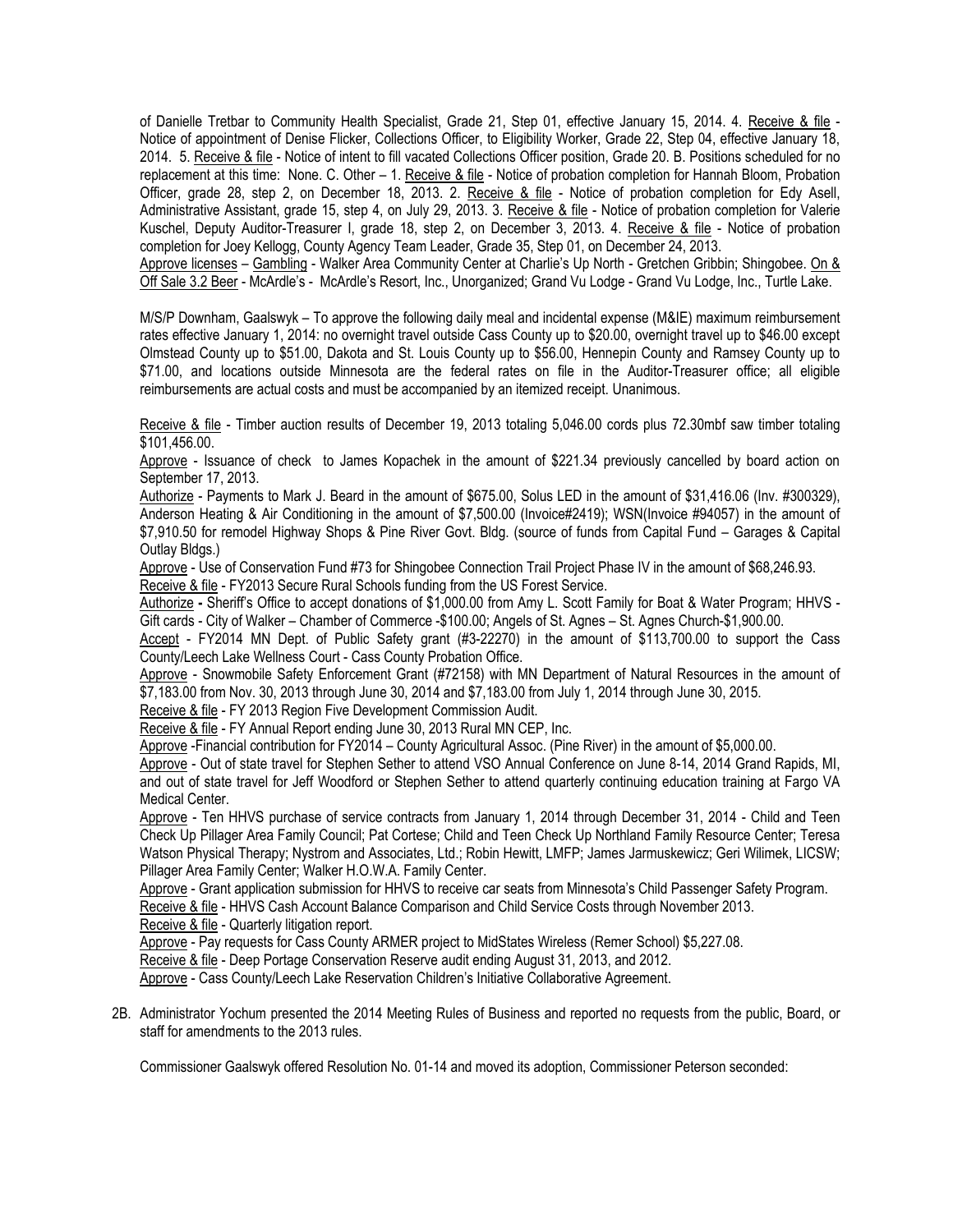WHEREAS, the County of Cass annually reviews and adopts rules of procedure governing the conduct of Cass County Board of Commissioner's meetings.

NOW, THEREFORE, BE IT RESOLVED:

Section 1. That the attached "County Board Meeting Rules of Business" marked Exhibit "A" are hereby adopted.

Adopted: January 7, 2014 EXHIBIT "A"

## COUNTY BOARD MEETING RULES OF BUSINESS

Rule 1. Regular Meetings. The Board shall hold regular meetings on the first and third Tuesday of each month.

Regular meetings shall commence at 9:00 A.M. at the Cass County Courthouse for the first Tuesday of the month and 9:00 A.M. at the Land Department Building, Backus MN for the third Tuesday of the month except the regular meetings from May through September shall be scheduled during 2013 at various locations throughout the Board of Commissioner Districts and shall commence at 6:00 P.M. (January 4, 2005 amendment) (January 2, 2007 amendment).

Rule 2. Special Meetings. The Chair or three members of the Board may call special meetings. Such meetings shall be called with a twelve hour advance notice to all available Board members and members of the news media. If time will allow, published notice in the official newspaper shall be given to the public.

Notwithstanding any other requirements, notice shall be published on the County Courthouse bulletin board. Either or both notice shall specify: (1) the specific item or items to be considered at the special meeting, and (2) the date, time, and place of the meeting. Special meetings of the County shall be held in the County Courthouse, unless the Board has determined that other facilities are to be used. All specials meetings of the Board shall be limited to the specific item or items set forth in the notice.

Rule 3. Presiding Officer. Roll Call. The Board Chair, or in the Board Chair's absence, the Vice Chair of the Board shall take the chair at the time appointed for the meeting and call the Board to order. The Board Chair or Vice Chair calling the meeting to order shall be the Presiding Officer for the balance of the meeting.

Rule 4. Quorum. A majority of the members of the Board shall constitute a quorum for the transaction of business. The Board Chair shall be a member of the Board, and shall have the right to vote on all matters coming before it, but shall have no veto power.

Rule 5. Minutes. The Administrator shall prepare written copies of the minutes of the preceding meeting of the Board of Commissioners and distribute them to its members no later than the start of its current session. One or more copies of the minutes shall be available in the Office of the Administrator for examination by members of the public. Upon the appearance of a quorum at a Commissioners Board Meeting, the Board Chair shall inquire of the Board whether they wish to approve, disapprove, or amend the minutes of the previous meeting of the Board of Commissioners as prepared by the Administrator. Any mistake or omission in the minutes may then be corrected by the Board.

Rule 6. Order of Business. The Board Chair or Vice Chair of the Board shall preserve order and decorum. The Administrator shall act as parliamentarian and the Board Chair shall decide questions of order, subject to an appeal to the Board. The Administrator shall prepare a written agenda in advance of all board meetings and shall place Call to Order as Item No. 1; and thereafter other items of business in the order of presentation which the Administrator deems best or as directed by the Board of Commissioners. Members of the public or County staff wishing to place an item of business upon the agenda shall advise the Administrator of the particular item of business not later than Tuesday immediately preceding the Board meeting. The Administrator shall release the proposed agenda not later than the Wednesday immediately preceding the Board Meeting. Further, the Administrator shall release the Board information packet not later than the Thursday immediately preceding the Board Meeting. (January 8, 2008 amendment)

A person requesting that an item be placed on the agenda shall furnish sufficient details so as to enable the Administrator to enter the item on the board meeting agenda in a summary adequate to alert the public as to the nature of the matter to be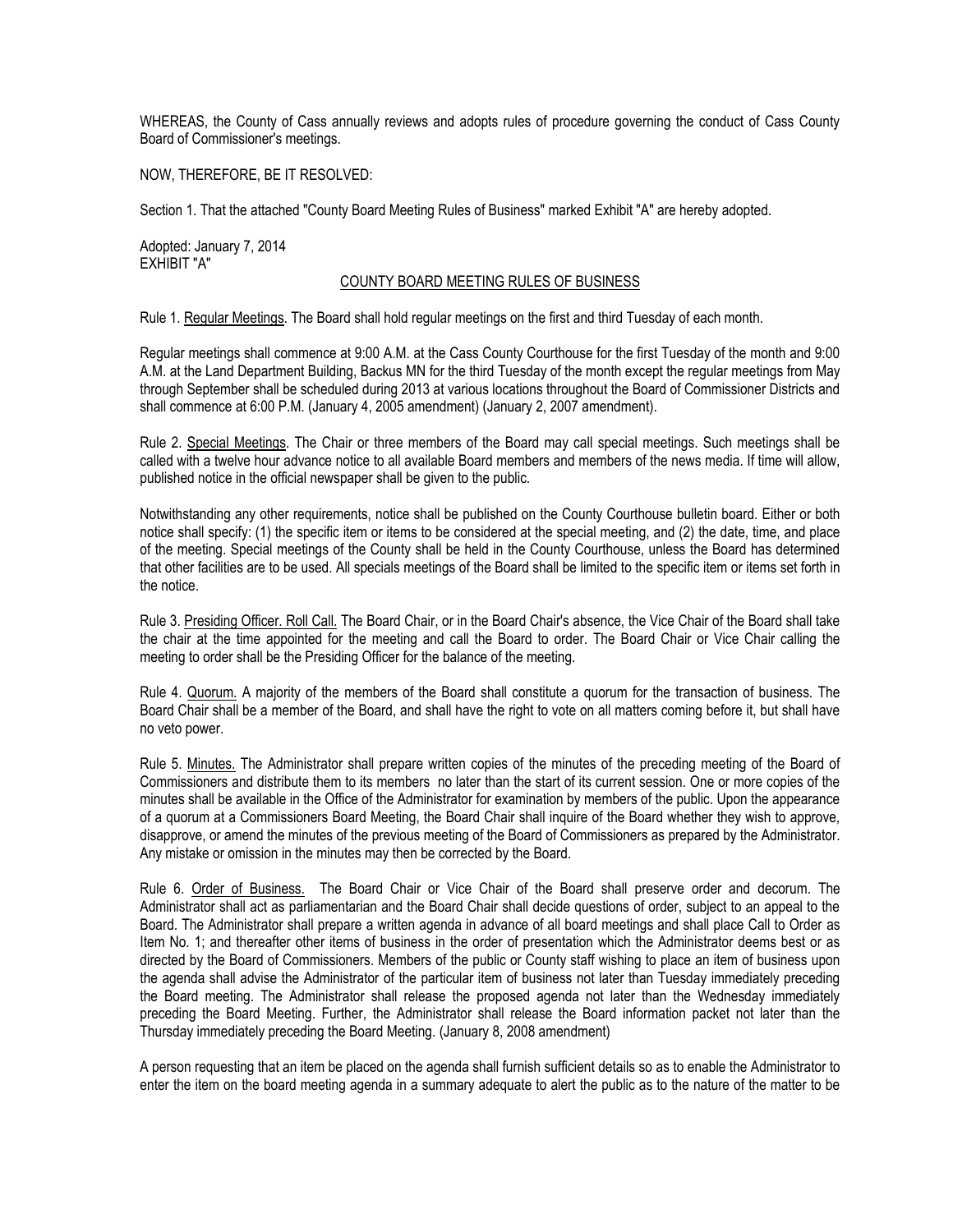discussed. If the Administrator is unable, from the information received, to prepare a summary, the Administrator may refuse to place the matter on the agenda.

The Board by majority vote may amend the proposed agenda. After approval of the proposed agenda no amendments will be made except upon a 4/5th vote of the Board.

A citizen comment period will be provided during the regular board meetings which will allow citizens to address the Commissioners for up to three minutes about a topic that is not on the agenda. In order to use the citizen comment period, the individual must sign up before the Board approves the proposed meeting agenda. The Board of Commissioners may take action on subjects brought up during the citizen comment period. (January 3, 2006 amendment).

Rule 7. Recognition by Chair. Every Board member or member of the public shall respectfully address the Chair by the appellation of "Mr. Chairman" or "Madame Chair", and shall not speak further until recognized the Chair. Once a member of the audience has been recognized by the chair as requesting to address the Board of Commissioners, the Chair shall require the individual to identify themselves by stating their name and address.

Rule 8. Designation by Chair. When two or more members request to speak, the Chair or Presiding Officer shall designate who is first to speak, but in all cases the member who shall first address the Chair shall speak first.

Rule 9. Debated Motion. No ordinary motion shall be debated, or put, unless the same is seconded by a board member (or the chair). (Amended on March 20, 2001). The Chair or Presiding Officer shall restate any motion if requested to do so by a member of the Board of Commissioners. Items on the agenda may be debated prior to the submission of an ordinary motion. The withdrawal of either the motion or the second to a motion shall terminate debate on the motion. (January 6, 2009 amendment).

Rule 10. Motion Being Debated. Privileged Motion. When a question is under debate, no motion shall be received other than the following privileged motions: a) to lay on the table; b) to divide the question; c) to postpone indefinitely; d) to postpone to a certain day; e) to refer; f) to adjourn. The privileged motion shall have precedence in the order in which they are arranged. All privileged questions shall be decided immediately without debate. A Board member may make a negative motion to defeat a resolution or ordinance. This "objection to the consideration" of the matter is considered a privileged motion and requires a second, and must pass by a simple majority. If no motion is made on an item, the matter automatically dies or does not pass. (January 6, 2009 amendment).

Rule 11. Presentment of Petitions and Communication. Petitions and communications on the agenda may be presented by a member of the Board or by the Administrator.

Rule 12. Voting. Excuse. Failure. When a question is put by the Chair, every member present shall vote; unless the Board, for special reason, shall excuse a member prior to the calling of the roll or a legal conflict of interest prohibits a member voting. Any member, who being present when his or her name is called fails to vote upon any then pending proposition, unless previously excused by the Board, shall be counted as having voted in the positive. In all cases, the call of the roll shall be alphabetically by the family surname of each Board member except that the Chairman or Presiding Office shall vote last.

Rule 13. Calling Vote. The ayes and nays shall be called upon the passage of ordinances. Unless a member requests, other items will be by voice vote. When a vote is called for and a Board member is silent, the Board member will be recorded as voting in the affirmative on the question. A member may demand a roll call vote at any time prior to the assumption of other business.

Rule 14. Ordinances. Procedure – Requests for consideration of an ordinance or ordinance amendment shall be submitted in writing to the County Board. Every proposed ordinance shall be considered at two public hearings referred to as first reading and second reading. Requests related to land use shall be referred by motion of the County Board to the Planning Commission for the purpose of conducting the first reading public hearing and adopting a singular recommendation for submittal to the County Board. The County Board will conduct the first reading public hearing in all other matters. Any ordinance drafts referred by the Board to the Planning Commission or others shall be posted on the Cass County website; and written notice of a 30 day comment period for all proposed ordinances or amendments thereto shall be

provided to all county departments, all municipalities in Cass County, adjacent counties, the Leech Lake Band of Ojibwe,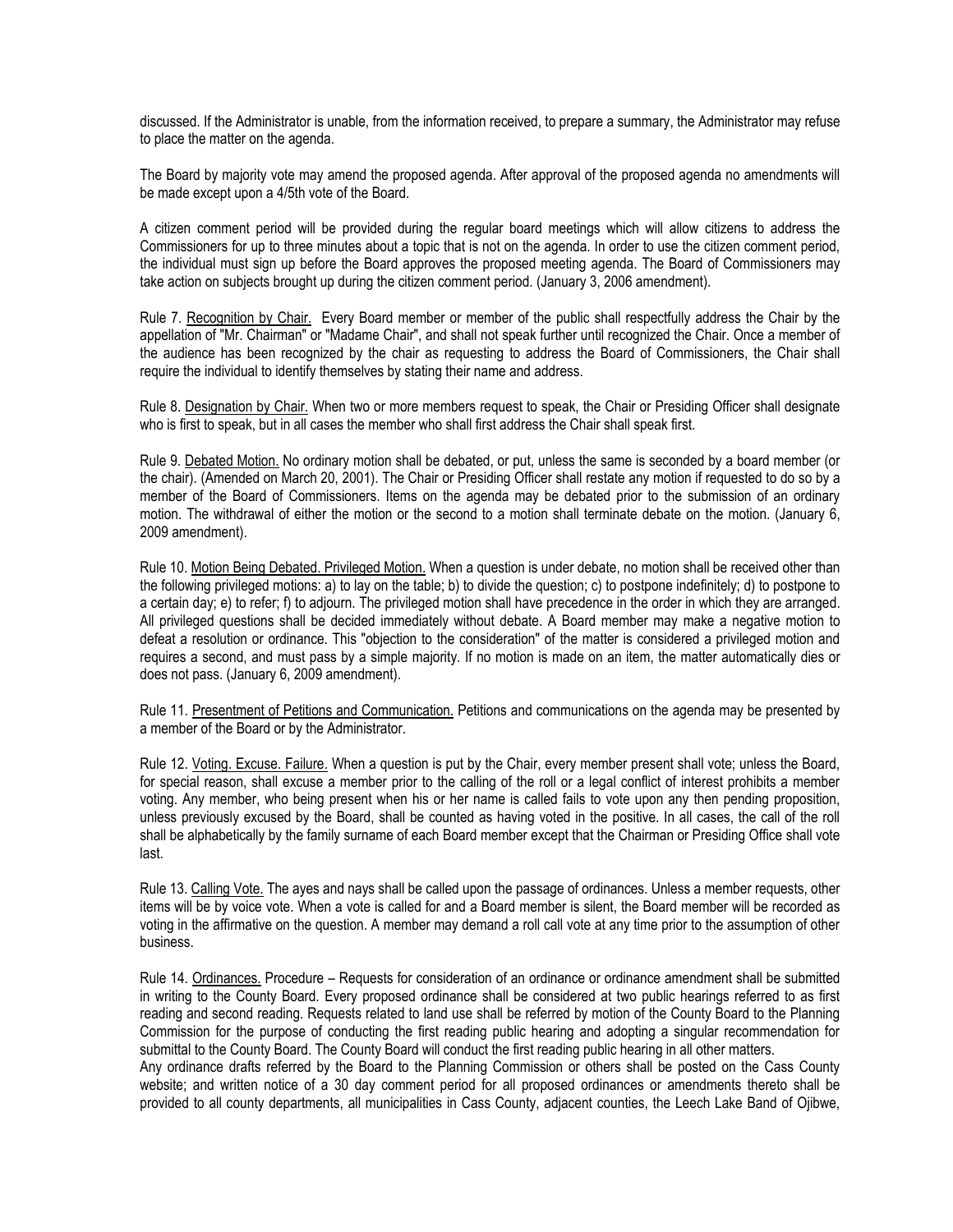the Minnesota Departments of Natural Resources and Transportation, the Mississippi Headwaters Board, and any individual, agency or organization requesting such notice. All proposed ordinances or amendment thereto shall be posted on the Cass County website for viewing. Within 60 days of the close of the comment period the first reading public hearing shall be held. Written notice of time, place and purpose of the public hearings shall be published in the official County newspaper designated by the Board and posted on the County website at least ten (10) days prior to the hearing date. Amendments may be offered at either first or second reading public hearings when the ordinance is under consideration, however shall not be acted upon until the next regular meeting. If amendments are made, the sections of the ordinance amended shall be read as amended before the question of its passage is taken. Approval of the second reading of the ordinance shall constitute final adoption of all ordinances. When a proposed ordinance fails to pass, a motion to reconsider the same may be made, but such motion must be made at the session at which the same failed to pass and action thereupon shall be postponed to the next regular session. (May 3, 2005 amendment) (February 19, 2008 amendment).

Rule 15. Absent Member. Every member of the Board which anticipates being absent for a Board Meeting shall notify the Administrator.

Rule 16. Journal. It shall be the duty of the Administrator to keep the journal of the proceedings of the Board and perform such duties as may be required by the Board of Commissioners. The Administrator shall not allow the official journal of the County to be taken from the custody of the Administrator without the knowledge and consent of the Board. Audio taping or video taping of the board meetings may be made for reference by the Administrator, but approved minutes shall be the official record of board meetings.

Rule 17. Robert's Rules of Order. The rules of parliamentary practice, embraced in Robert's Rules of Order shall govern the Board in all cases in which they are applicable, and in which they not inconsistent with State Statute or the Standing Rules of the Board.

Rule 18. Board Committees. Any member of a Board Committee may call a committee meeting. Committee meetings shall be called with a 24-hour advance notice to all members, posted at the courthouse, and time permitting public notice provided on the "web site". Items to be studied by a Board Committee shall be those items contained in the notice and any other item may be presented that is within the scope of the Committee's description. Committees shall report to the Board of Commissioners within 90 days after the item has been referred to committee. The Board shall then act on the item referred or request the Committee to continue the study**.** (January 16, 2007 amendment)

Rule 19. Suspension or Amendment of Rules. No rule of the Board shall be suspended, altered, or rescinded except upon the affirmation vote of four members of the Board, unless notice of such change shall have been given at a previous meeting in which case only a majority shall be required.

Rule 20. Publication of Minutes. The regular Board of Commissioners Meeting minute summary shall be published in the official county newspaper so as to provide the public with timely and accurate notice of the regular County Commissioners Board Meeting action.

Rule 21. Agenda is Public. Any member of the public or the news media requesting copies of any regular or special meeting agenda shall be provided the same pursuant to M.S. 13D. (January 8, 2008 amendment)

Rule 22. Board Appointments. In effort to maximize citizen participation in County government, all citizen appointments by the Board of Commissioners shall be subject to term limits. No reappointment shall be considered for any individual that has served three (3) consecutive terms or nine (9) consecutive years, whichever is more. In the event that no qualified successor is available for appointment, the term limit may be waived by the Board in one (1) year increments until a successor is appointed. (January 16, 2007 amendment)

Rule 23. Room Rental Payments. No rental payments shall be made for the use of space utilized for meetings of Cass County without specific approval of the Board. (January 2, 2007 amendment)

THESE RULES SHALL TAKE EFFECT and be in force from and after their adoption by the Board of Commissioners, and any and all prior rules are hereby rescinded.

Resolution No. 01-14 was adopted by majority vote: Ayes: Downham, Dowson, Gaalswyk, Kangas, Peterson. Nays: None.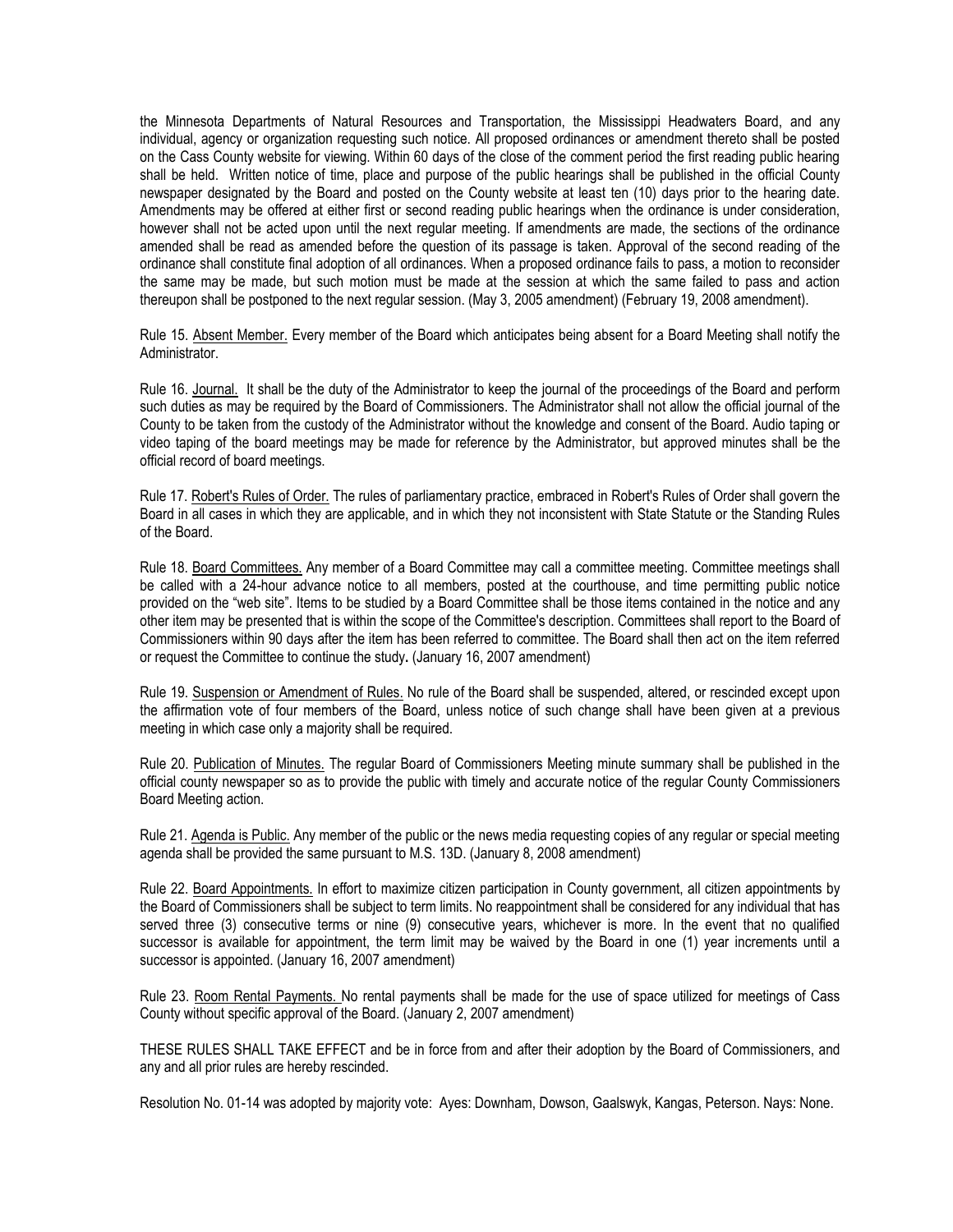2C. Chief Financial Officer Larry Wolfe presented the 2014 annual printing and publishing bids results.

|                                              | Pilot-Independent   | Press Citizen       | Cass Lake Times     |
|----------------------------------------------|---------------------|---------------------|---------------------|
|                                              | (per 1.8"SAU)       | (per 1.8"SAU)       | (per $1.8$ "SAU)    |
| <b>Financial Statement</b>                   | \$4.00 Camera ready | \$8.75 Camera ready | \$4.25 Camera ready |
| Financial Statement (2 <sup>nd</sup> insert) | \$7.44 Camera ready | \$7.35 Camera ready | \$4.25 Camera ready |
| Delinquent Tax List                          | \$4.00 Camera ready | \$7.35 Camera ready | \$4.25 Camera ready |
| <b>Expiration of Redemption</b>              | \$4.00 Camera ready | \$7.35 Camera ready | \$4.25 Camera ready |
| Proceedings (Summary)                        | \$3.20 Camera ready | \$8.75 Camera ready | \$4.25 Camera ready |
| Legal Notices                                | \$3.86 Camera ready | \$8.75 Camera ready | \$4.25 Camera ready |
| <b>Additional Publication's</b>              | \$3.78 Camera ready | \$8.75 Camera ready | \$6.00 Camera ready |
| <b>Classified Display</b>                    | \$4.25 Camera ready | \$8.75 Camera ready | \$4.25 Camera ready |

Commissioner Downham offered Resolution No. 02–14 and moved its adoption, Commissioner Dowson seconded:

BE IT RESOLVED, the Cass County Board of Commissioners hereby accepts the low bid for 2014 county printing and publishing of the Pilot Independent, for items as specified: Item 1. - Financial Statement, Item 3. - Delinquent Real Estate Tax List, Item 4. - Notice of Expiration of Redemption, Item 5. - Summary of Proceedings of the County Board, Item 6. – Legal Notices, and Item 7 – Classified Section, Item 8. Legal Notices-Additional Publications. And Item 9. On Line Services.

BE IT RESOLVED, and that the Cass County Board of Commissioners hereby accepts the low bid for 2014 county printing and publishing of Item 2. - Second Publication of Financial Statement to the Cass Lake Times.

BE IT FURTHER RESOLVED that the Pilot Independent is hereby designated by the Cass County Board as the "official newspaper" in which the notice and list of the real estate remaining delinquent on the first Monday of January, 2014, shall be published.

Resolution No. 02-14 was adopted by majority vote: Ayes: Downham, Dowson, Gaalswyk, Kangas, Peterson. Nays:

2D. Administrator Yochum presented responses to request for proposals for labor counsel services. Reference checks were made with Aitkin, Beltrami, and Crow Wing Counties and the MCIT (no negative findings). Mr. Yochum recommended that preference be given to Pam Galanter and Dyan Ebert due to their strong presence in our market area. Sheriff Burch requests access to specialty counsel Bill Everett as needed. Mr. Yochum would continue to coordinate all general labor counsel contact and the personnel committee of the Board will recommend to the full Board when mediation, arbitration, or litigation services are necessary, and no minimum billings or exclusivity are required by any of the firms. Board members acknowledged positive experiences with the responding firms.

M/S/P Gaalswyk, Downham – To approve lead labor counsel services from Madden, Galanter, & Hansen (Pam Galanter), and specialty services from Quinlivan & Hughes (Dyan Ebert), and Everett & VanderWiel (Bill Everett) as needed. Unanimous.

| Law Firm & Lead Attorney<br>Quinlivan & Hughes<br>Dyan Ebert | Office<br>Location<br>St. Cloud | <b>Billing Rates</b><br>Shareholders<br>Associates<br>Law Clerks/Paralegals                                                        | \$185.00/hr.<br>\$155.00/hr.<br>\$90.00/hr.                                 |
|--------------------------------------------------------------|---------------------------------|------------------------------------------------------------------------------------------------------------------------------------|-----------------------------------------------------------------------------|
| Madden Galanter Hansen, LLP<br>Pam Galanter                  | Plymouth                        | Labor relations<br>Impasse/Grievance arbitration cases<br>Litigation/Appellate cases<br>Photocopy costs<br>Facsimile transmissions | \$128.00/hr.<br>\$135.00<br>\$160.00<br>$$0.15$ per copy<br>\$0.50 per page |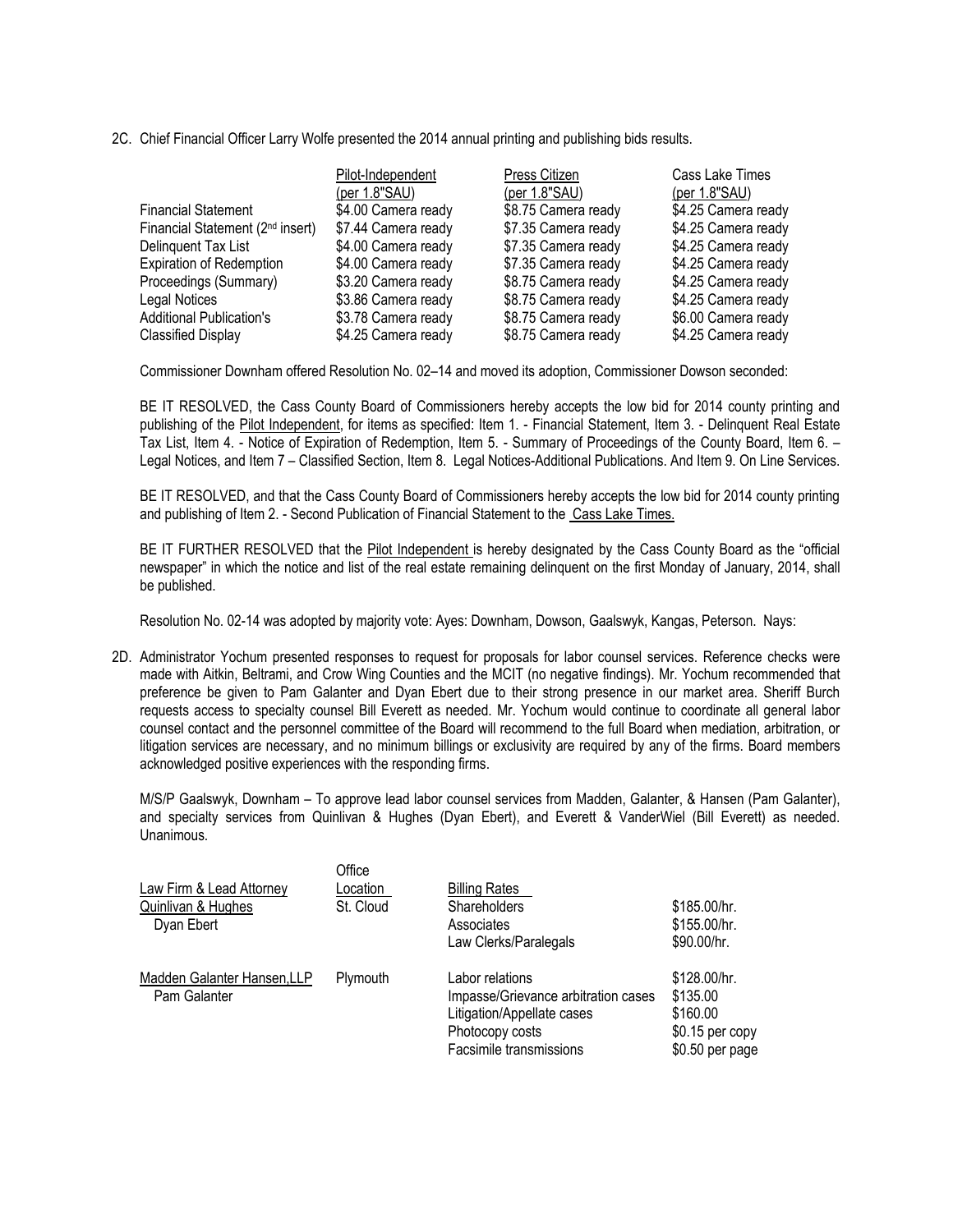| Ratwik, Roszak & Maloney, P.A. | Mpls | Negotiation                       | \$120.00 |
|--------------------------------|------|-----------------------------------|----------|
| Ann Goering                    |      | Misc.                             | \$165.00 |
|                                |      | Negotiation                       | \$120.00 |
| Terrence J. Foy                |      | Misc.                             | \$165.00 |
|                                |      | Negotiation                       | \$120.00 |
| <b>Associate Attorneys</b>     |      | Misc.                             | \$150.00 |
| Pemberton Law                  |      | Fergus Falls/Wadena/Detroit Lakes |          |
| Mike Rengel                    |      | <b>Standard Rates</b>             | \$210.00 |
| Kristi Hastings                |      | <b>Standard Rates</b>             | \$195.00 |
| Josh Heggem                    |      | <b>Standard Rates</b>             | \$185.00 |
|                                |      | First two years                   | \$150.00 |
|                                |      | General office costs extra        |          |

2E. Administrator Yochum presented the updated 2014 Committee appointment list as approved by the Board at the regular meeting of Tuesday, December 17, 2013. The Board tabled or deleted appointments to committees that have not met for at least one year and approved the most recent citizen application. Upon Board approval staff will post the most current list on the County website.

M/S/P Dowson, Peterson – To approve amendments to the 2014 Committee appointment list as presented. Unanimous.

2F. Mr. Yochum requested approval to continue certain benefits to the Assistant County Attorney's formerly required in a union contract with a bargaining group that has since decertified.

M/S/P Dowson, Gaalswyk – To approve the continuation of benefits to Assistant County Attorney's as follows: The County shall pay for a minimum of fifteen (15) hours of department head approved continuing legal education per year for a minimum of forty-five (45) hours in a three (3) year period to cover continuing education requirements. Should the continuing education requirements change according to State law, the minimum continuing education hours provided by the County shall be adjusted in accordance with this change. The County shall also pay the State Bar Association fee and the Attorney license fee. Each Assistant County Attorney shall receive \$600.00 per year payable the 1st pay period in January as a professional maintenance allowance. Unanimous.

3A. Sheriff Tom Burch presented a proposed agreement with the Family Safety Network (FSN) that would purchase services for violence prevention education, consultation with law enforcement at the scene of domestic violence, and assisting victims through any related initial court proceedings. The recommended contract amount is \$5,000.00 per calendar year for the years 2014, 2015, and 2016. The 2014 source of funds would be the general fund operating budget contingency.

M/S/P Downham, Peterson – To approve a service agreement with the Family Safety Network as presented and authorize the source of funds for 2014 to be the general fund operating budget contingency. Ayes: Downham, Dowson, Kangas, Peterson. Nays: Gaalswyk.

4A. ESD Director John Ringle updated the Board on the status of updating the subsurface septic treatment systems (SSTS) standards. MN State law establishes February 2014 as the timeline for consideration of new State rules and allows Local Alternative Standards for SSTS under 2,500 gallons per day. Mr. Ringle presented a draft SSTS ordinance that reflects input from Crow Wing County and over 20 private SSTS licensed contractors. Upon Board approval the draft ordinance will referred to the Planning Commission for first reading during the Monday, February 10, 2014 meeting in Backus, will be distributed for public review, and will be scheduled for second reading during the Tuesday, February 18, 2014 Commissioner's meeting in Backus. If approved, the Cass County SSTS draft Ordinance No. 2014-01 would take effect 30 days following (March 20, 2014).

M/S/P Gaalswyk Downham – To refer the SSTS draft Ordinance No. 2014-01 to the Planning Commission for first reading during the Monday, February 10, 2014 meeting in Backus, to authorize distribution of the draft for public review, and to schedule second reading during the Tuesday, February 18, 2014 Commissioner's meeting in Backus. Unanimous.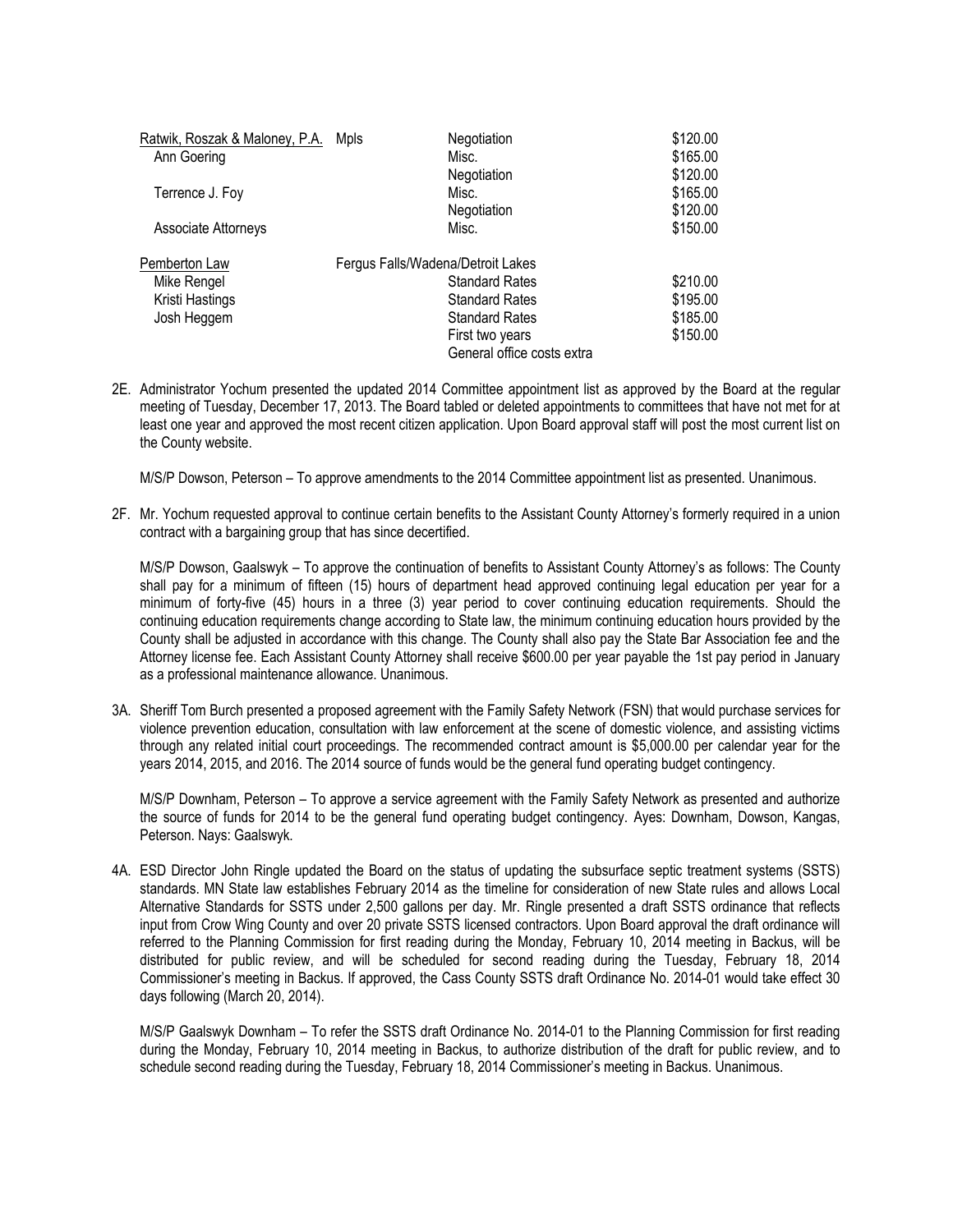5A. Auditor-Treasurer Sharon Anderson discussed the need to establish minimum salaries for elective Department Head positions scheduled for general election on November 4, 2014 with terms of office beginning January 5, 2015. Ms. Anderson also reported filing periods begin on May 20, 2014 through June 3, 2014 for Commissioner Districts 1 and 4, and Soil and Water Conservation Districts of 1, 4 and 5. Ms. Anderson presented Resolution No. 03-14.

Commissioner Peterson offered Resolution No 03-14 and moved its adoption, Commissioner Gaalswyk seconded:

Resolution establishing minimum salary for elected county officers

Whereas the County Board of Commissioners is required to set the minimum salary for elected county officers for the next term following pursuant to the following state statutes:

| County Attorney | MN Statutes 388.18  |
|-----------------|---------------------|
| County Recorder | MN Statutes 386,015 |
| County Sheriff  | MN Statutes 387.20  |

Whereas, each of these elective positions are scheduled for general election on November 4, 2014 with terms of office beginning January 5, 2015, and

Whereas Cass County has an adopted grade and step pay plan as the basis for salary compensation. Now, Therefore, Be It Resolved:

1. The minimum salaries are hereby established as follows:

| County Attorney | Grade 50, Step 1 | \$86,153.60 |
|-----------------|------------------|-------------|
| County Recorder | Grade 34, Step 1 | \$53.664.00 |
| County Sheriff  | Grade 45, Step 1 | \$74.297.60 |

Resolution No. 03-14 was adopted by majority vote: Ayes: Downham, Dowson, Gaalswyk, Kangas, Peterson. Nays: None.

5B. Ms. Anderson reviewed a government entity checklist indicating the status of Cass County's compliance with the Minnesota Government Data Practices Act (MGDPA). Auditor-Treasurer Anderson presented a "Guide to Requesting Information from Cass County". The guide establishes policies and procedures that have been written to comply with the MGDPA, but more importantly, explains a process for conveniently obtaining accurate information in a reasonable amount of time from Cass County.

M/S/P Dowson, Peterson – To approve the "Guide to Requesting Information from Cass County" as presented and to post the same on the Cass County Website. Unanimous.

5C. Auditor-Treasurer Anderson explained the County Board actions related to the Cass County EDC project application to the MN Investment Fund (MN Dept. of Employment and Economic Development) for American Surplus & Manufacturing to be located in Wilson Township.

Executive Director of the Cass County Economic Development Corporation Gail Leverson provided a project summary, benefits to the community, and needs for the project. American Surplus and Manufacturing, Inc. of Montevideo, MN proposes to manufacture and sell Ice Castle fish houses and retail sales of fish house accessories at the site of a former car dealership located on Highway #371 in Wilson Township. The project estimates a minimum of 20 employees during the first two years of operations at a minimum of \$12.45 per hour including benefits. Ms. Leverson requested board approval for the Cass County EDC to apply for \$107,500 of Minnesota Investment Funds from the Minnesota Department of Employment and Economic Development (DEED) to help with financing, as the grant that would go to Cass County and the EDC will provide all administration duties through a "Local Development Organization (LDO)." Ms. Leverson added that Wilson Township is in support of the business, and that the current zoning is satisfactory and no conditional use permit will be required for this project. Ms. Leverson respectfully requested board approval to set a public hearing on Tuesday January 21, 2014, to review the project, and finalize the LDO agreement, and report on the status of the state grant process.